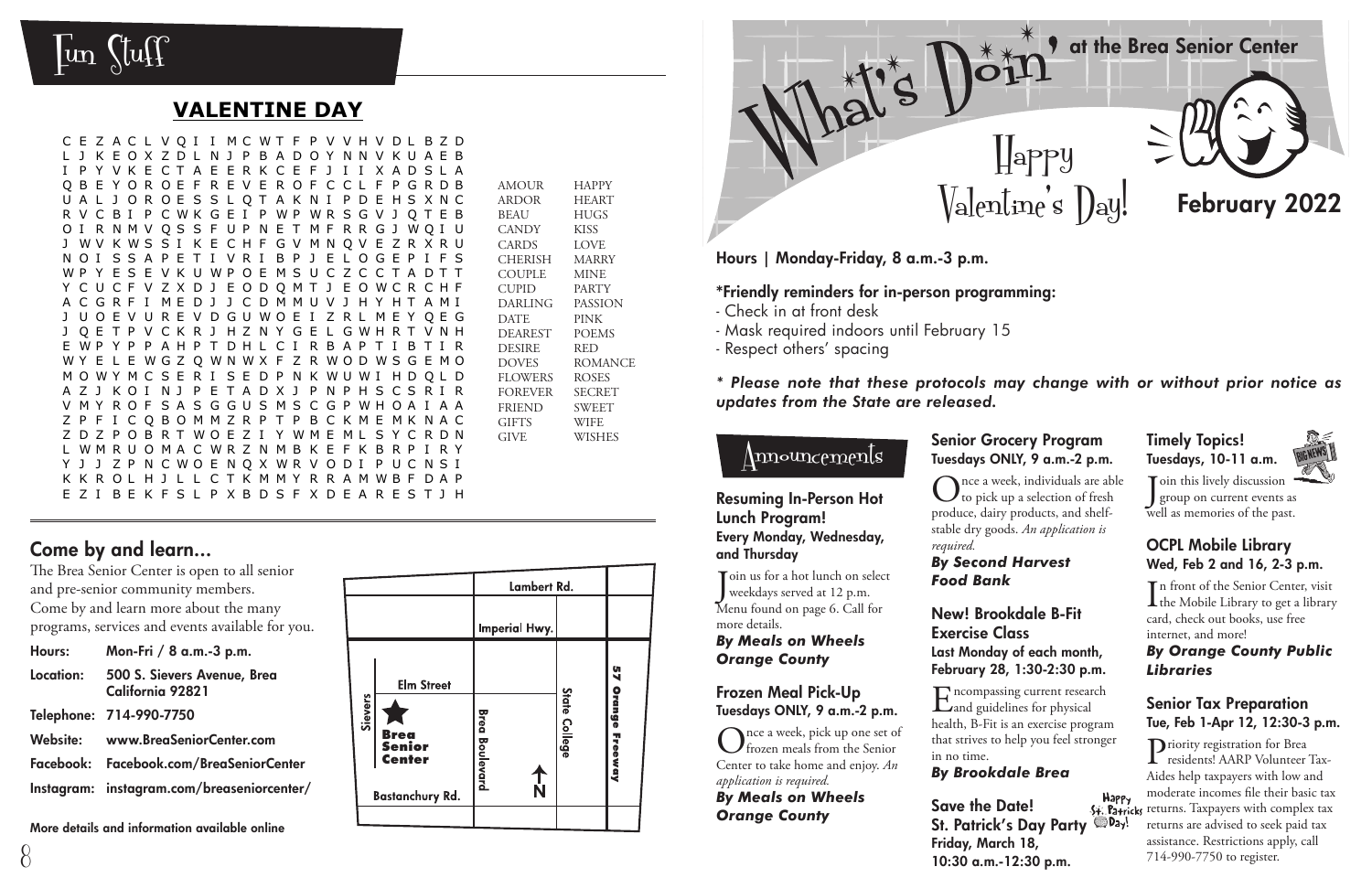**T**sing a variety of standing and sitting exercises with some modified aerobics.

### *By Older Adults Program*

#### Line Dancing Class Wednesdays, 12-3 p.m. Introduction: 12-1 p.m. Beginning: 1-2 p.m.

Join us to learn the basics of lir<br>dancing. Come energize your Toin us to learn the basics of line mind and feet!



 $\prod_{\text{movements}}$  a series of 12<br>movements designed to improve **T** ncorporates a series of 12 balance, flexibility, strength, mental focus, breathing capacity, and vitality.

#### Longevity Stick Balance Class (Pioneer Hall) Every Monday (ZOOM only), Wednesdays and Fridays, 9-10 a.m.

 $\prod$ he club is dedicated to health through exercise and improved flexibility in a welcoming and friendly environment. Players of all levels are welcome.

This ancient Chinese exercise<br>will help your body's joints and muscles, develop your concentration, memory, and improve your balance and ability to relax.

#### Table Tennis Every Tue & Thu, 12:30-3:30 p.m. Resident Quarterly Fee: \$20 Non-Resident Quarterly Fee: \$30

Join us for a Yoga class for any<br>Jevel of experience. Bring your level of experience. Bring your own mat.

**M** odified Zumba formula to suit<br>the needs of the active older participant by bringing exhilarating, easy-to-follow moves in an invigorating, party-like atmosphere.



#### Tai Chi for Every Body (Pioneer Hall) Mondays, 8:30-10 a.m.

Fridays (ZOOM only), 10:15 a.m.- 12 p.m.

We have volunteers<br>ready to answer your questions. Receive one-on-one assistance on our new computers in our computer lab or bring in your own laptop, tablet, or cell phone to receive help. Examples of topics we can assist with include Facebook, sending and receiving email, web searching, digital photos, and how to use flash drives. Call 714-990-7750 to make an appointment.



Join us for a chance to win<br>Cash prizes! cash prizes!

iscovery a new challenging and

# ' lasses



# $\int_{\tau_a}$ atherings



Tai Chi 42 (Courtyard) Wednesdays, 8:30-10 a.m.

# Huid form of Tai Chi.

 $\sum_{\text{next month's book selection on}}$ the 4th Wednesday of every month from 11-11:30 a.m., in the Senior Center courtyard.

Everyone has a chance to win  $\mathbf{L}_{\text{some great free prizes}}$ 

#### Yoga Class (Pioneer Hall) Tuesdays, 8:30-9:30 a.m. Thursdays, 8:15-9:15 a.m. (donation-based)

Help create hand-made hats, to be donated through the nonprofit organization "Stitches from the Heart" to newborn babies in over 1,200 hospitals nationwide.

#### Zumba® Gold Mondays with Terri—12-1 p.m. Wednesdays with Letty— 10:30-11:30 a.m.

**Do you love to sing? Well, this** group is just for you! Join us each week as we sing our hearts out! Beginner vocalists are welcome. This is a casual singing group focused on having fun!

# FREE Tech Tutoring

Come and join in on the Vets. Spouses are welcome.

Join us for a movie after lunch!<br>Lucille Ball (Nicole Kidman) and Toin us for a movie after lunch! Desi Arnaz (Javier Bardem) face a series of personal and professional crises that threaten their show, their careers and their marriage, in writerdirector Aaron Sorkin's behind-thescenes drama.

# $\left[\dot{r}_{a}$ Vel $\left(\begin{matrix} r & r \\ r & r \end{matrix}\right)$

Bingo! (Dining Room) Mondays, Wednesdays, and Fridays, 10:30-11:30 a.m. Thursdays, 12:45-1:45 p.m.

### Book Club (Courtyard) 4th Wednesday of each month

*By the Brea Public Library*

# Bunco Group Every Tue & Fri, 12:45-2:30 p.m.

#### Hooks and Needles— Knitting Group (Room C) 3rd and 4th Tuesday of each month, 12-2 p.m.



 $\Gamma_{\text{errands or appointments within}}$ 5 miles of your home (within Orange County). Eligibility includes 60+ years of age and Brea residency. Application required, as well as submitting your ride request 3 business days in advance. Service days and hours of operation are subject to change. Please call 714- 990-7750 for more information.

Are you a senior living in Brea?<br>Are you a caregiver for a loved one? Achieve successful aging through advocacy, assessment, facilitation, and resource management. Eligibility to be a Case Management client: Brea resident, 60+ years of age, and client consent. Call 714-990-7750 for more info.

#### Loose Threads—Quilting Group (Room B) 1st and 3rd Wednesday of each month, 9 a.m.-12 p.m.

### Sing-a-Long Group (Room C) Fridays, 12:45-2 p.m.

This service benefits anyone **L** who has questions or needs assistance regarding Medicare, HMO's and secondary and long-term care insurance. *By Health Insurance Counseling and Advocacy Program*

Appointments are available with<br>representatives from Legal Aid Society of Orange County for seniors 60+, who reside in Orange County.

## Veterans Club (Room B) Mondays, 11-11:45 a.m.



 $\mathbf{T}$  arge assortment of quality items **L**available at bargain prices. Donated items gratefully accepted during business hours.



Designed to improve movement<br>and balance control and help prevent falls, sustain independence, reduce joint and muscle pain, increase strength, flexibility and stamina.

#### Afternoons at the Movies Wednesday, February 16, 12:45 p.m.: "Being the Ricardos"

# Bowers Museum—The Crown Jewels of the Disney Archives

March 16, depart at 9 a.m., return at 2 p.m.

The entirely new exhibition *All That Glitters: The Crown Jewels of the Walt Disney Archives* lets visitors see the jewelry and accessories from *Titanic, The Princess Diaries* and some of their favorite Disney and 20th Century Studios films. In addition, enjoy 8 other permanent galleries of art and artifacts from around the world and a lunch! Transportation, museum admission, and lunch all for \$25 per person.

### Washington D.C. April 28-May 2



Highlights include: Washington D.C. City Tour, Arlington National Cemetery, Smithsonian Institute Museums, White House Visitor's Center, Library of Congress, Georgetown, and a dinner cruise on the Potomac River. \$2,499 per person based on double occupancy. *By Friendly Excursions*

# Best of Chicago June 15-21

Highlights include: Chicago City Tour, Architectural Boat Tour along Chicago River, Navy Pier Food Tour, Millennium Park, Tommy Gun Dinner Show, Willis Tower Skydeck, Museum of Science and Industry. \$2,799 per person based on double occupancy.

#### *By Friendly Excursions*



Blood Pressure Checks Tuesdays, 10 a.m.-12 p.m.



#### Senior Van Service—*Now Available!* Tue-Fri, 9 a.m.-1:30 p.m.

### Case Management Services

#### HICAP—Free, Unbiased Medicare Counseling 2nd and 4th Wednesday of each month, phone appointments

available between 9:30 a.m.-12:30 p.m.

#### Legal Aid (Room B) 4th Thursday of each month, 12:30-2 p.m.

#### Senior Center Gift Shop Monday-Friday, 9-11:30 a.m.

#### Better Balance with Dan Starting February 7, Mondays, 10-11:50 a.m.

*By Older Adults Program*

Health & Wellness with Eunice Starting February 8, Tuesdays, 10-11:50 a.m. Thursdays, 9:30-11:30 a.m.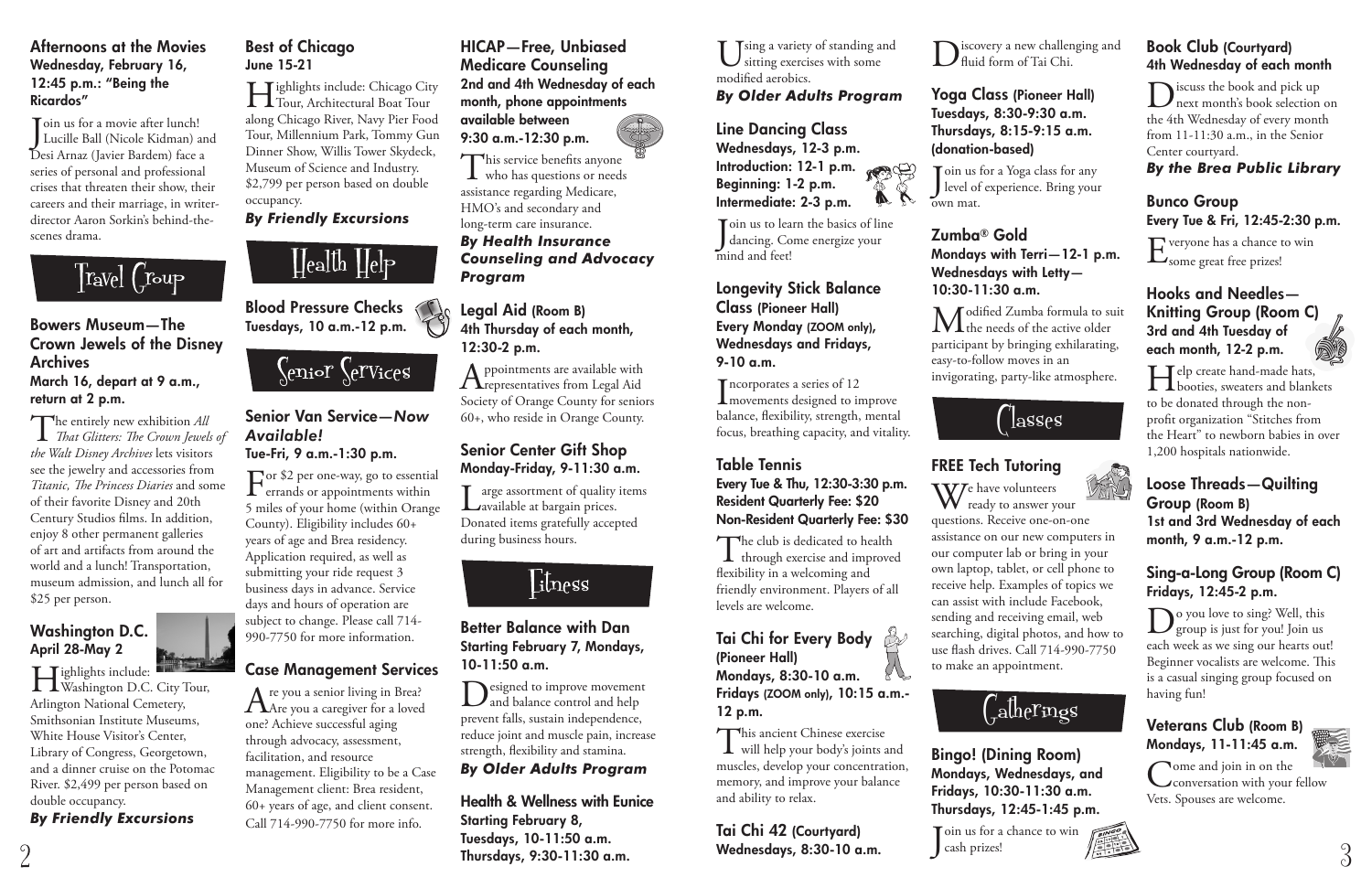| <i><u><b>Lebruary</b></u></i>                                                                                                                                                                                                                              | Monday                                                                                                                                                                                                                                    | <i>uesday</i>                                                                                                                                                                                                                  | Wednesday                                                                                                                                                                                                                                                                                                                                                                | $\vert$ hursday                                                                                                                                     | $\lfloor r_{\mathbf{i}} \mathbf{d}_{\mathbf{a}} \mathbf{y}$                                                                                                                                                                                                                                                                  |
|------------------------------------------------------------------------------------------------------------------------------------------------------------------------------------------------------------------------------------------------------------|-------------------------------------------------------------------------------------------------------------------------------------------------------------------------------------------------------------------------------------------|--------------------------------------------------------------------------------------------------------------------------------------------------------------------------------------------------------------------------------|--------------------------------------------------------------------------------------------------------------------------------------------------------------------------------------------------------------------------------------------------------------------------------------------------------------------------------------------------------------------------|-----------------------------------------------------------------------------------------------------------------------------------------------------|------------------------------------------------------------------------------------------------------------------------------------------------------------------------------------------------------------------------------------------------------------------------------------------------------------------------------|
| Activities<br><b>FAMOUS QUOTE</b>                                                                                                                                                                                                                          |                                                                                                                                                                                                                                           | 8:30 Yoga Class (PH)<br>10:00 Timely Topics (C)<br>10:00 Blood Pressure (WR)<br>12:30 Table Tennis (PH)<br>12:30 AARP Tax Prep (B & C)<br>$12:45$ Bunco (B)                                                                    | $\mathbf 2$<br>8:30<br>Tai Chi 42 (CY)<br>9:00<br>Longevity Stick Balance (PH)<br>9:00<br>Quilting Group (B)<br>10:30 Bingo (DR)<br>10:30 Zumba Gold (PH)<br>12:00 Lunch (DR)<br>12:00 Intro to Line Dancing (PH)<br>1:00<br>Beginning Line Dancing (PH)<br>2:00<br>Intermediate Line Dancing (PH)<br>2:00<br>OCPL Mobile Library (L)                                    | 3<br>8:15 Yoga Class (PH)<br>12:00 Lunch (DR)<br>12:30 Table Tennis (PH)<br>12:45 Bingo (DR)                                                        | 4<br>9:00 Longevity Stick Balance (PH)<br>10:15 Tai Chi for Every Body (ZOOM)<br>10:30 Bingo (DR)<br>12:00 Special Friday Lunch (DR)<br>12:45 Sing-a-Long Group (C)<br>12:45 Bunco (B)                                                                                                                                       |
| "Tis better to have loved<br>and lost<br>Than never to have loved<br>at all."<br>ALFRED, LORD<br><b>TENNYSON</b>                                                                                                                                           | 7<br>Tai Chi for Every Body (PH)<br>8:30<br>9:00<br>Longevity Stick Balance (ZOOM)<br>10:00 Better Balance (PH)<br>10:30 Bingo (DR)<br>11:00 Veterans Club (B)<br>12:00 Zumba Gold (PH)<br>12:00 Lunch (DR)                               | 8<br>8:30<br>Yoga Class (PH)<br>10:00 Health & Wellness (PH)<br>10:00 Timely Topics (C)<br>10:00 Blood Pressure (WR)<br>12:30 Table Tennis (PH)<br>12:30 AARP Tax Prep (B & C)<br>$12:45$ Bunco (B)                            | 9<br>8:30<br>Tai Chi 42 (CY)<br>9:00<br>Longevity Stick Balance (PH)<br>9:30 HICAP (phone)<br>10:30 Bingo (DR)<br>10:30 Zumba Gold (PH)<br>12:00 Lunch (DR)<br>12:00 Intro to Line Dancing (PH)<br>Beginning Line Dancing (PH)<br>1:00<br>2:00<br>Intermediate Line Dancing (PH)                                                                                         | 10<br>8:15 Yoga Class (PH)<br>9:30 Health & Wellness (PH)<br>12:00 Lunch (DR)<br>12:30 Table Tennis (PH)<br>12:45 Bingo (DR)                        | 11<br>9:00 Longevity Stick Balance (PH)<br>10:15 Tai Chi for Every Body (ZOOM)<br>10:30 Valentine's Day Party (DR)<br>12:45 Sing-a-Long Group (C)<br>12:45 Bunco (B)<br>●Happy<br>Valentines<br>$^{\circ}$ Day                                                                                                               |
| <b>FEBRUARY IS</b><br><b>BLACK HISTORY MONTH</b><br>Lunar New Year<br>Groundhog Day<br>13 Galentine's Day<br>14 Valentine's Day<br>20 "Love Your Pet" Day                                                                                                  | 14<br>8:30<br>Tai Chi for Every Body (PH)<br>Longevity Stick Balance (ZOOM)<br>9:00<br>10:00 Better Balance (PH)<br>10:30 Bingo (DR)<br>11:00 Veterans Club (B)<br>12:00 Zumba Gold (PH)<br>12:00 Lunch (DR)                              | 15<br>Yoga Class (PH)<br>8:30<br>10:00 Health & Wellness (PH)<br>10:00 Timely Topics (C)<br>10:00 Blood Pressure (WR)<br>12:00 Knitting Group (C)<br>12:30 Table Tennis (PH)<br>12:30 AARP Tax Prep (B & C)<br>12:45 Bunco (B) | 16<br>Tai Chi 42 (CY)<br>8:30<br>Longevity Stick Balance (PH)<br>9:00<br>9:00<br>Quilting Group (B)<br>10:30<br>Bingo (DR)<br>Zumba Gold (PH)<br>10:30<br>12:00<br>Lunch (DR)<br>Intro to Line Dancing (PH)<br>12:00<br>Afternoon Movie (DR)<br>1:00<br>1:00<br>Beginning Line Dancing (PH)<br>2:00<br>Intermediate Line Dancing (PH)<br>OCPL Mobile Library (L)<br>2:00 | 17<br>8:15 Yoga Class (PH)<br>9:30 Health & Wellness (PH)<br>12:00 Lunch (DR)<br>12:30 Table Tennis (PH)<br>12:45 Bingo (DR)                        | <b>18</b><br>9:00 Longevity Stick Balance (PH)<br>10:15 Tai Chi for Every Body (ZOOM)<br>10:30 Bingo (DR)<br>12:00 Special Friday Lunch (DR)<br>12:45 Sing-a-Long Group (C)<br>12:45 Bunco (B)                                                                                                                               |
| 23 Banana Bread Day<br><b>VOLUNTEERS NEEDED!</b><br><b>Seeking Substitute</b><br>Drivers to deliver meals to<br>homebound seniors on an<br>as-needed basis for the Brea<br>Home Delivered Meals<br>program.<br>For more information, call<br>714-990-7750. | 21<br><b>Closed</b> for<br><b>President's Day</b>                                                                                                                                                                                         | 22<br>8:30 Yoga Class (PH)<br>10:00 Health & Wellness (PH)<br>10:00 Timely Topics (C)<br>10:00 Blood Pressure (WR)<br>12:00 Knitting Group (C)<br>12:30 Table Tennis (PH)<br>12:30 AARP Tax Prep (B & C)<br>12:45 Bunco (B)    | 23<br>8:30<br>Tai Chi 42 (CY)<br>9:00<br>Longevity Stick Balance (PH)<br>9:30 HICAP (phone)<br>10:30 Bingo (DR)<br>10:30 Zumba Gold (PH)<br>11:00 Book Club (CY)<br>12:00 Lunch (DR)<br>12:00 Intro to Line Dancing (PH)<br>Beginning Line Dancing (PH)<br>1:00<br>Intermediate Line Dancing (PH)<br>2:00                                                                | 24<br>8:15 Yoga Class (PH)<br>9:30 Health & Wellness (PH)<br>12:00 Lunch (DR)<br>12:30 Table Tennis (PH)<br>12:30 Legal Aid (B)<br>12:45 Bingo (DR) | 25<br>9:00 Longevity Stick Balance (PH)<br>10:15 Tai Chi for Every Body (ZOOM)<br>10:30 Bingo (DR)<br>12:00 Special Friday Lunch (DR)<br>12:45 Sing-a-Long Group (C)<br>12:45 Bunco (B)                                                                                                                                      |
|                                                                                                                                                                                                                                                            | 28<br>8:30<br>Tai Chi for Every Body (PH)<br>Longevity Stick Balance (ZOOM)<br>9:00<br>10:00 Better Balance (PH)<br>10:30 Bingo (DR)<br>11:00 Veterans Club (B)<br>12:00 Zumba Gold (PH)<br>12:00 Lunch (DR)<br>1:30 Brookdale B-Fit (PH) |                                                                                                                                                                                                                                |                                                                                                                                                                                                                                                                                                                                                                          | More programs and<br>details to come.<br>All programs and activities<br>subject to change and<br>cancellation without<br>prior notice.              | - Room A<br>- Room B<br>- Room C<br>- Conference Room<br><b>CFR</b><br><b>CR</b><br>- Computer Room<br><b>CY</b><br>- Courtyard<br><b>DR</b><br>- Dining Room<br>- Lobby Area<br><b>LIB</b><br>- Library<br>- Plungé Pool<br>- Pioneer Hall<br><b>PH</b><br><b>PHCR</b> - PH Conference Room<br><b>WR</b><br>- Wellness Room |

5